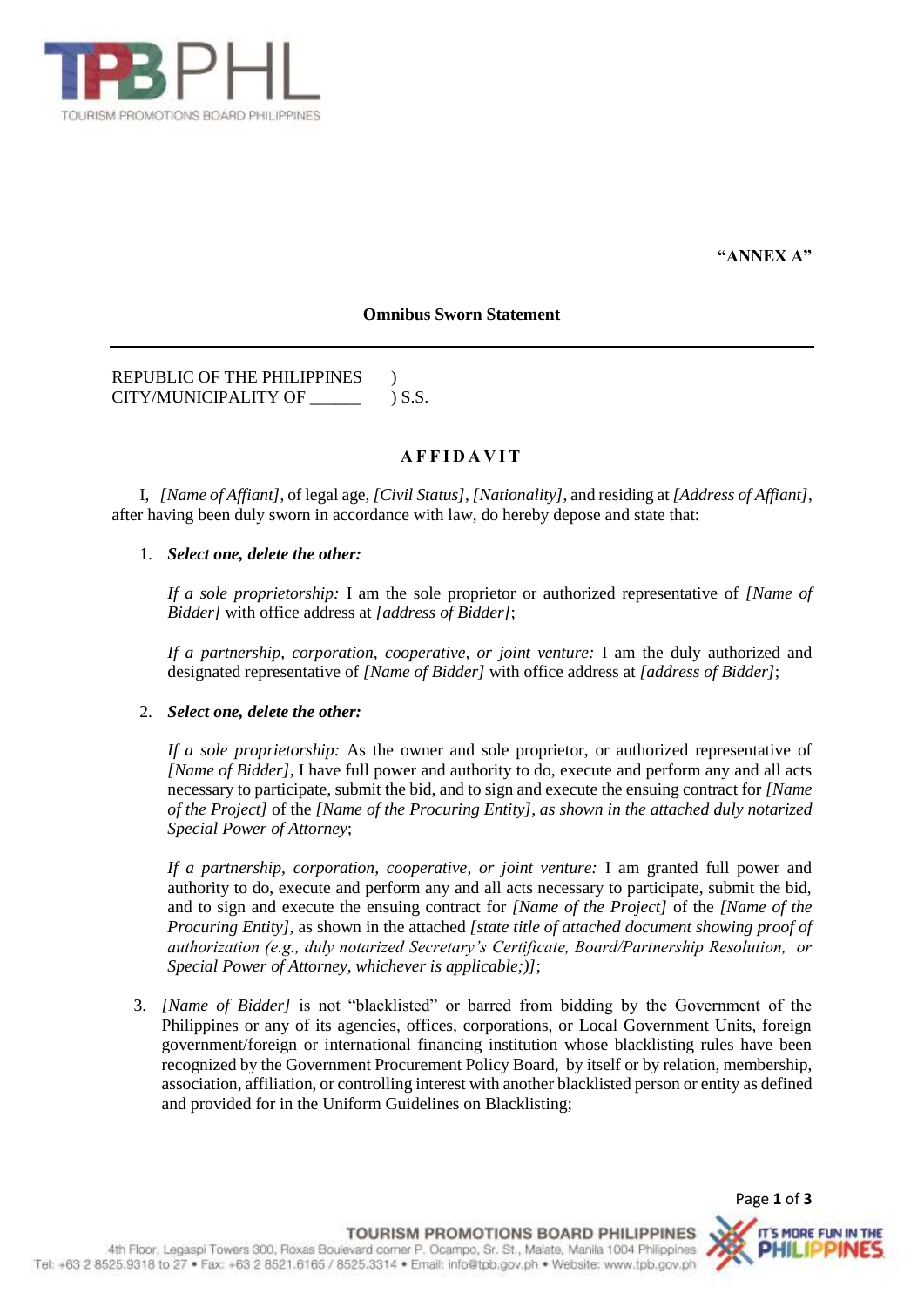

- 4. Each of the documents submitted in satisfaction of the bidding requirements is an authentic copy of the original, complete, and all statements and information provided therein are true and correct;
- 5. *[Name of Bidder]* is authorizing the Head of the Procuring Entity or its duly authorized representative(s) to verify all the documents submitted;

### 6. *Select one, delete the rest:*

*If a sole proprietorship:* The owner or sole proprietor is not related to the Head of the Procuring Entity, members of the Bids and Awards Committee (BAC), the Technical Working Group, and the BAC Secretariat, the head of the Project Management Office or the end-user unit, and the project consultants by consanguinity or affinity up to the third civil degree;

*If a partnership or cooperative:* None of the officers and members of *[Name of Bidder]* is related to the Head of the Procuring Entity, members of the Bids and Awards Committee (BAC), the Technical Working Group, and the BAC Secretariat, the head of the Project Management Office or the end-user unit, and the project consultants by consanguinity or affinity up to the third civil degree;

*If a corporation or joint venture:* None of the officers, directors, and controlling stockholders of *[Name of Bidder]* is related to the Head of the Procuring Entity, members of the Bids and Awards Committee (BAC), the Technical Working Group, and the BAC Secretariat, the head of the Project Management Office or the end-user unit, and the project consultants by consanguinity or affinity up to the third civil degree;

- 7. *[Name of Bidder]* complies with existing labor laws and standards; and
- 8. *[Name of Bidder]* is aware of and has undertaken the following responsibilities as a Bidder:
	- a) Carefully examining all of the Bidding Documents;
	- b) Acknowledging all conditions, local or otherwise, affecting the implementation of the Contract;
	- c) Making an estimate of the facilities available and needed for the contract to be bid, if any; and
	- d) Inquiring or securing Supplemental/Bid Bulletin(s) issued for the *[Name of the Project]*.
- 9. *[Name of Bidder]* did not give or pay directly or indirectly, any commission, amount, fee, or any form of consideration, pecuniary or otherwise, to any person or official, personnel or representative of the government in relation to any procurement project or activity.
- 10. In case advance payment was made or given, failure to perform or deliver any of the obligations and undertakings in the contract shall be sufficient grounds to constitute criminal liability for Swindling (Estafa) or the commission of fraud with unfaithfulness or abuse of confidence through misappropriating or converting any payment received by a person or entity under an obligation involving the duty to deliver certain goods or services, to the prejudice of the public and the government of the Philippines pursuant to Article 315 of Act No. 3815 s. 1930, as amended, or the Revised Penal Code.

Page **2** of **3**